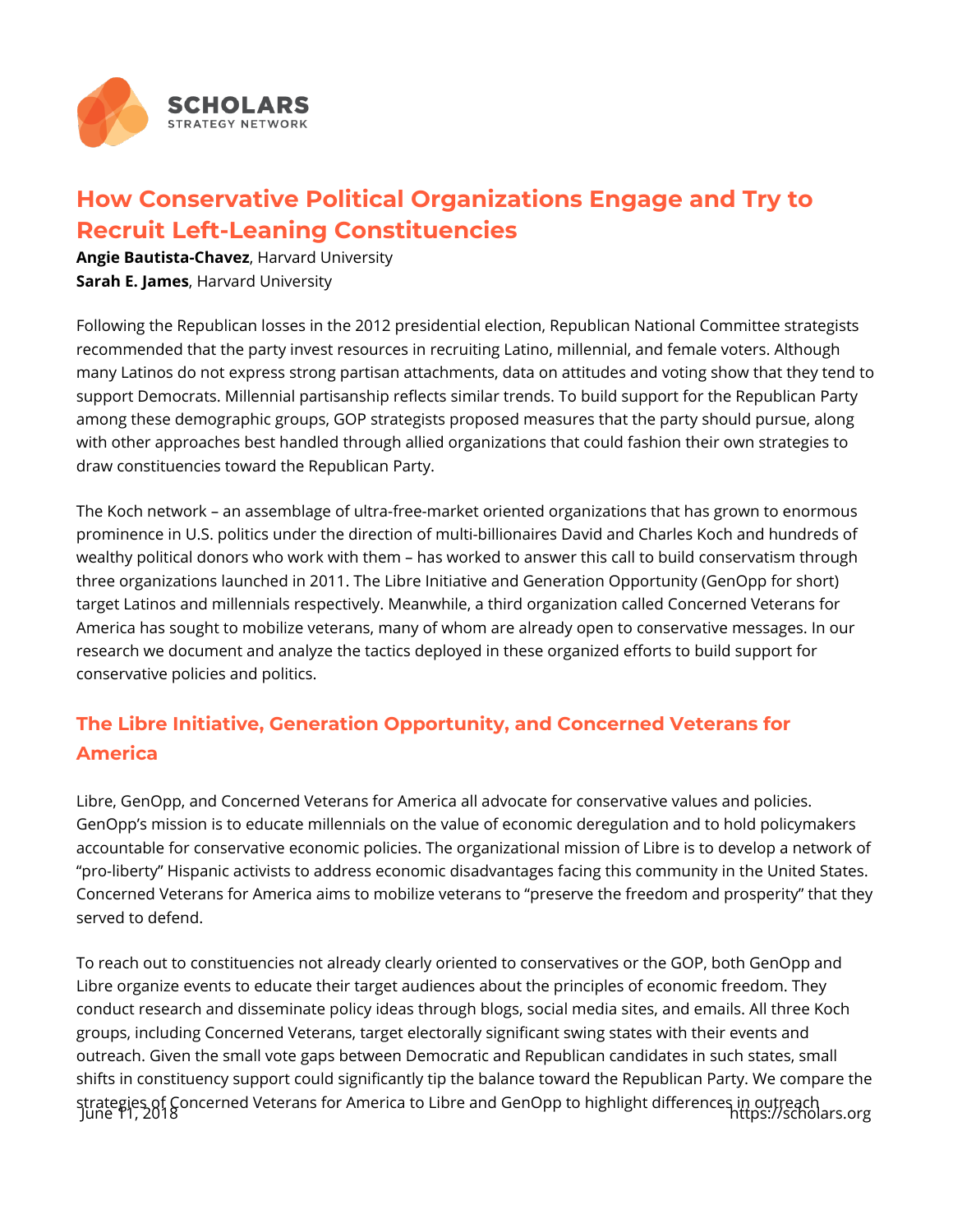strategies that depend on constituency characteristics and prior political leanings.

## **Understanding How Organizations Conduct Outreach**

To understand how civic organizations choose groups to contact and how they proceed, scholars have traditionally relied on self-reports surveys, ethnographies, and experiments. Although each of these empirical strategies offers useful insights, they do not allow for an examination of the varied approaches organizations pursue across time, groups, and places. Our approach relies instead on public organizational data. To examine how the three groups structure outreach efforts, we draw on descriptions of events between 2011 and 2016 as described on the websites of Libre, GenOpp, and Concerned Veterans for America. Using event descriptions in conjunction with organization mission statements, blog posts, and staff biographies, allows us to compile a comprehensive picture of outreach efforts. Our data reveal the distinctive approaches used these to reach varied target audiences:

- Each organization has crafted a **uniquely tailored message** to appeal to its target constituency. GenOpp emphasizes deregulation of the sharing economy and economic liberty, concepts that appeal to college students. Libre, on the other hand, appeals to Latinos and their immigrant backgrounds through messages that feature the pursuit of social mobility and the American dream. In turn, Concerned Veterans for America frames its mobilization requests as a continuation of veteran commitments to duty and service to their country.
- GenOpp and Libre **differentiate their outreach according to the target group's experience with conservatism**. Libre designs its events to expose Latinos to the Libre brand and to provide practical non-political information, such as how to obtain a driver's license. In contrast, most GenOpp events offer conservative policy information and try to draw millennials into political activism in favor of conservative policies. Relying on its target group's established political affinities, Concerned Veterans for America emphasizes political participation and mobilization on behalf of conservative candidates and policies.
- **Events are sponsored in different ways.** GenOpp and Concerned Veterans for America are the sole sponsors of almost 90 percent of their events – suggesting that they can attract people from their target groups. Libre, on the other hand, relies on partnering with already established Latino-serving institutions to gain access to new communities. Latinos may not actively seek out conservative-branded events, but they may engage with a Libre-run booth at a church-sponsored event. Or they may go to an event co-sponsored by a Hispanic business association. These approaches to event ownership may help each organization gain access in ways that open doors and further communication.
- The **products and opportunities offered at events vary according to what each group thinks its target audience cares about.** GenOpp advertises social opportunities and free food, alcohol, and branded merchandise, while Libre advertises assistance from experts about health care, family finances, small business ownership, and educational opportunities. Concerned Veterans for America runs patriotic themed events for veterans and their families, including shooting-range outings, sports leagues, and boot camp training sessions.

Our findings about Libre and GenOpp are especially important for understanding American politics today. Compared to political party outreach usually focused on winning the next election, partisan-aligned organizations like GenOpp and Libre are investing in the longer term to reach new constituensies projected to